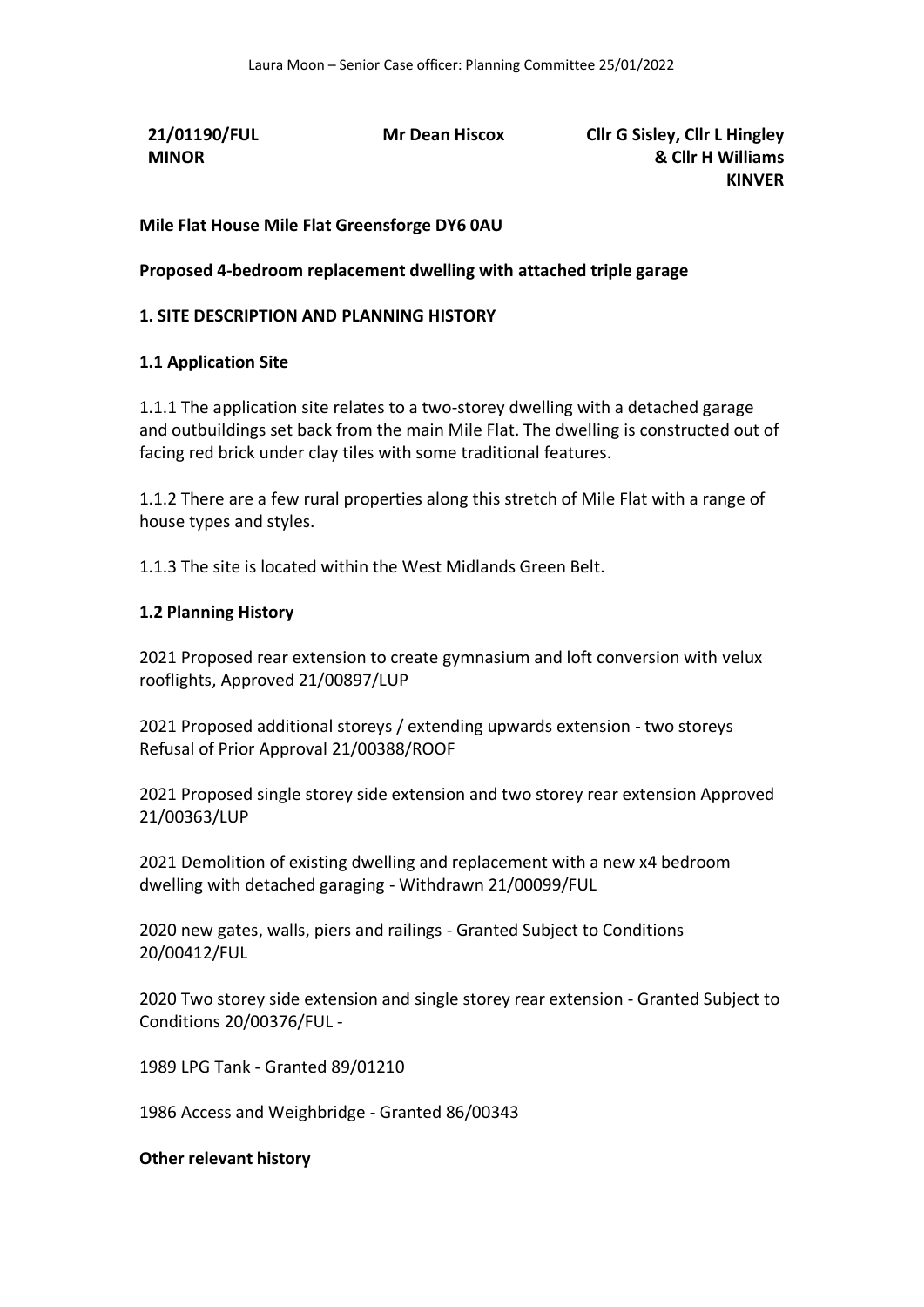2020 2no. proposed replacement house-types Granted Subject to Conditions 20/00406/Ful

Outline permission and a reserved matters application were granted permission in 2014 and 2017 for the erection of two bungalows on the site. A Certificate of Lawfulness for an existing use or development, to establish whether planning permissions 14/00893/OUT and 17/00758/REM had been lawfully implemented was issued in June 2018. - Land Adjacent to the Paddocks (adjacent site)

2018 Planning Permission ref. 14/00893/OUT and Reserved Matters Permission ref. 17/00785/REM relating to the erection of 2no. detached single-storey dwellings, have been lawfully commenced- Land Adjacent to the Paddocks (adjacent site) 18/00325/LUE

2017 Demolition of existing stable block and erection of 2no. detached single-storey dwellings. Reserved matters Conditions 3, 4, 6, 7, 8. - Land Adjacent to the Paddocks (adjacent site) - Land Adjacent to the Paddocks (adjacent site) 17/00758/REM

2014 Demolition of existing stable building and erection of 2no. detached singlestorey dwelling - Land Adjacent to the Paddocks (adjacent site) 14/00893/OUT

2004 Retrospective application for ménage - Land Adjacent to the Paddocks (adjacent site) 04/00065/FUL

1978 Two-bedroom bungalow - Land Adjacent to the Paddocks (adjacent site) 78/01074

### **Other Relevant Site History**

2019 Proposed replacement dwelling - The Paddocks Granted Subject to Conditions 19/00777/FUL

## **2. APPLICATION DETAILS**

### **2.1 The Proposal**

2.1.1 The application proposes to demolish the existing house and detached garage and erect a large 4 bed replacement dwelling in a similar position. Amended plans have been submitted throughout the course of the application to reduce the size of the proposal to reflect the fall-back position of permitted development rights and granted planning permissions for extensions. The creation of a new access has also been deleted from the scheme.

2.1.2 The replacement dwelling would be of a contemporary design and have an attached triple garage. It would have an overall floor area of 408sqm with ridge heights of 8.9m and 8.5m. On the rear elevation would be a rear balcony.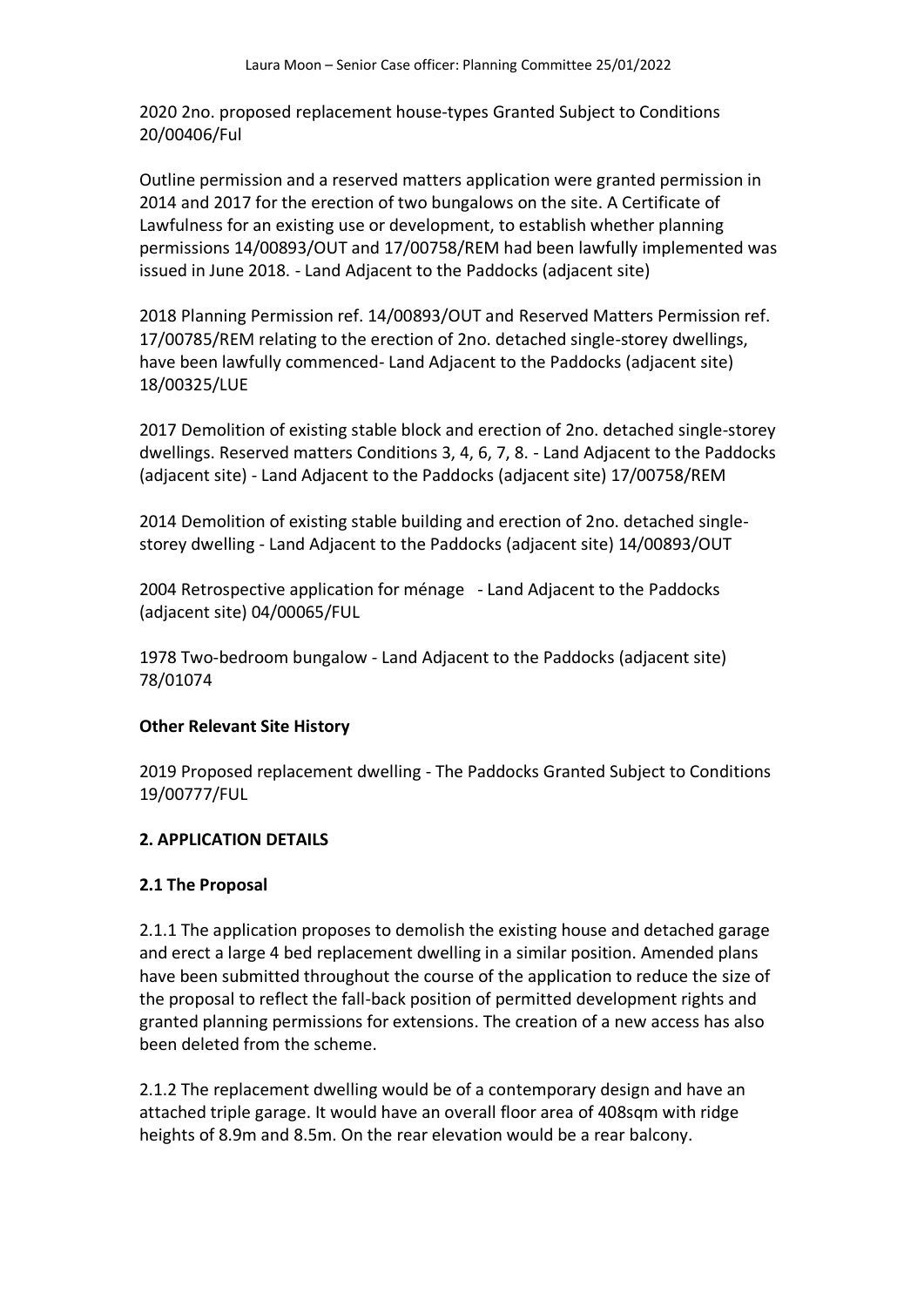2.1.3 The existing access is to be utilised and the front and rear garden area will be landscaped.

2.1.4 It appears that the area outside the designated garden area is being utilised as garden land and a number of structures erected. This is currently being investigated and does not form part of this application and a condition is recommended restricting the garden area (to the original).

# **2.2 Agents Submission**

2.2.1 The following documents have been submitted:

- Planning Statement

- Bat Survey

# **3. POLICY CONTEXT**

3.1 The site lies within the West Midlands Green Belt

# **3.2 South Staffordshire Core Strategy, adopted 2012**

- -- NP1: The Presumption in favour of sustainable development
- Core Policy 1: The Spatial Strategy for South Staffordshire
- Policy GB1: Development within the Green Belt
- Core Policy 2: Protecting and Enhancing the Natural and Historic Environment
- Policy EQ1: Protecting, Enhancing and Expanding Natural Assets
- Policy EQ4: Protecting and Enhancing the Character and Appearance of the Landscape
- Core Policy 3: Sustainable Development and Climate Change
- Policy EQ9: Protecting Residential Amenity
- Core Policy 4: Promoting High Quality Design
- Policy EQ11: Wider Design Considerations
- Policy EQ12: Landscaping
- Policy EV12: Parking Provision
- Appendix 5: Car Parking Standards
- Appendix 6: Space About Dwellings Standards
- Green Belt and Open Countryside SPD (2014)
- South Staffordshire Design Guide Supplementary Planning Document (2018)
- Sustainable Development Supplementary Planning Document (2018)

# **3.3 National Planning Policy Framework 2021 (the - 'NPPF').**

- Section 12 Achieving well-designed places
- Section 13 Protecting Green Belt land

# **3.4 National Planning Policy Guidance**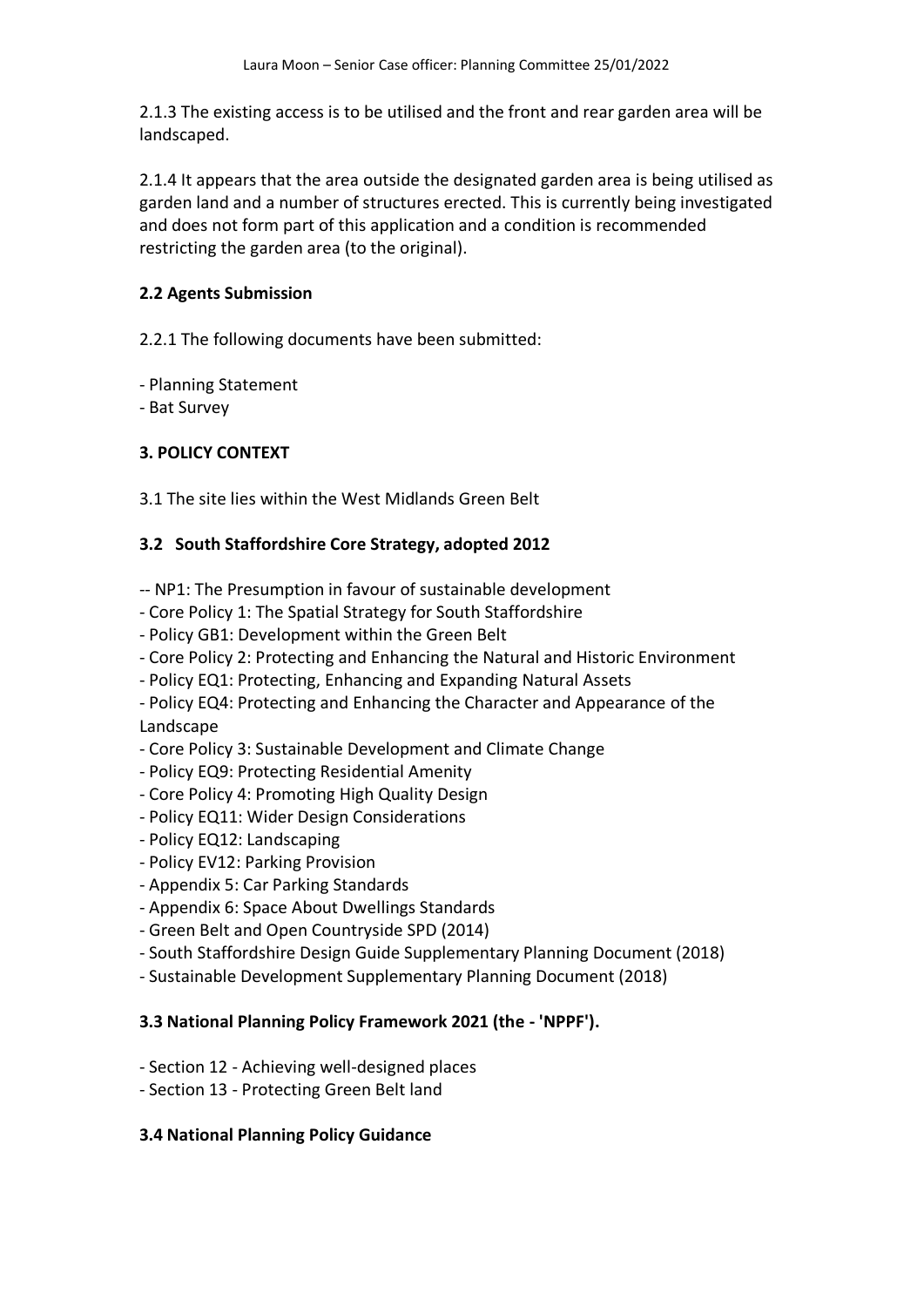3.4.1 Planning law requires that applications for planning permission be determined in accordance with the development plan unless materials considerations indicate otherwise.

3.4.2 The law makes a clear distinction between the question of whether something is a material consideration and the weight which it is to be given. Whether a particular consideration is material will depend on the circumstances of the case and is ultimately a decision for the courts. Provided regard is had to all material considerations, it is for the decision maker to decide what weight is to be given to the material considerations in each case, and (subject to the test of reasonableness) the courts will not get involved in the question of weight.

## **4. CONSULTATION RESPONSES**

**Councillor**: No comments received, expired 02/12/2021

**Kinver Parish Council** [received 06/12/2021]: *Recommend Refusal on the grounds that this development will be ½ a mile from a scheduled ancient monument, a full heritage statement and archaeological statement. The County Archaeologist should be included in the process of validating this application as there are certain documents that should be submitted with the application. We question and ask for clarification if they have been informed of this application.*

**County Ecologist** [received 02/12/2021]: *A bat survey was submitted with a previous application. This remains satisfactory, however it will become out of date, so I have suggested a condition for resurvey beyond a certain date. The current plans show proposed water features that will be likely to trap wildlife (amphibia, reptiles, small mammals, hedgehogs.) Most wild animals swim well but cannot climb steep smooth sides. This means that any animals that fall in will become trapped and drown. This unnecessary suffering should be prevented by the provision of escape routes such as permanent ramps and / or ladders. Or for more formal ponds - proprietary pet pool escape ramps are available. Conditions recommended.*

**Arboricultural Officer** [received 15/12/2021]: *Having reviewed the application and supporting information I can confirm that no tree of significant value will be lost or damaged as a consequence of the proposed development. Therefore I have no objection nor any recommendation for tree related conditions.*

**Conservation Officer** [received 21/12/2021]: *The application is for the demolition of an existing dwelling and replacement with a new larger property. The site is located close to a Scheduled Ancient Monument and is within an area of high archaeological potential.* 

*The dwelling itself is a 20th Century property and there will be no significant loss of historic fabric from its demolition. The replacement dwelling is substantially larger than the existing, however there are other new buildings being constructed in a similar style nearby. I would concur with the county archaeologists comments that*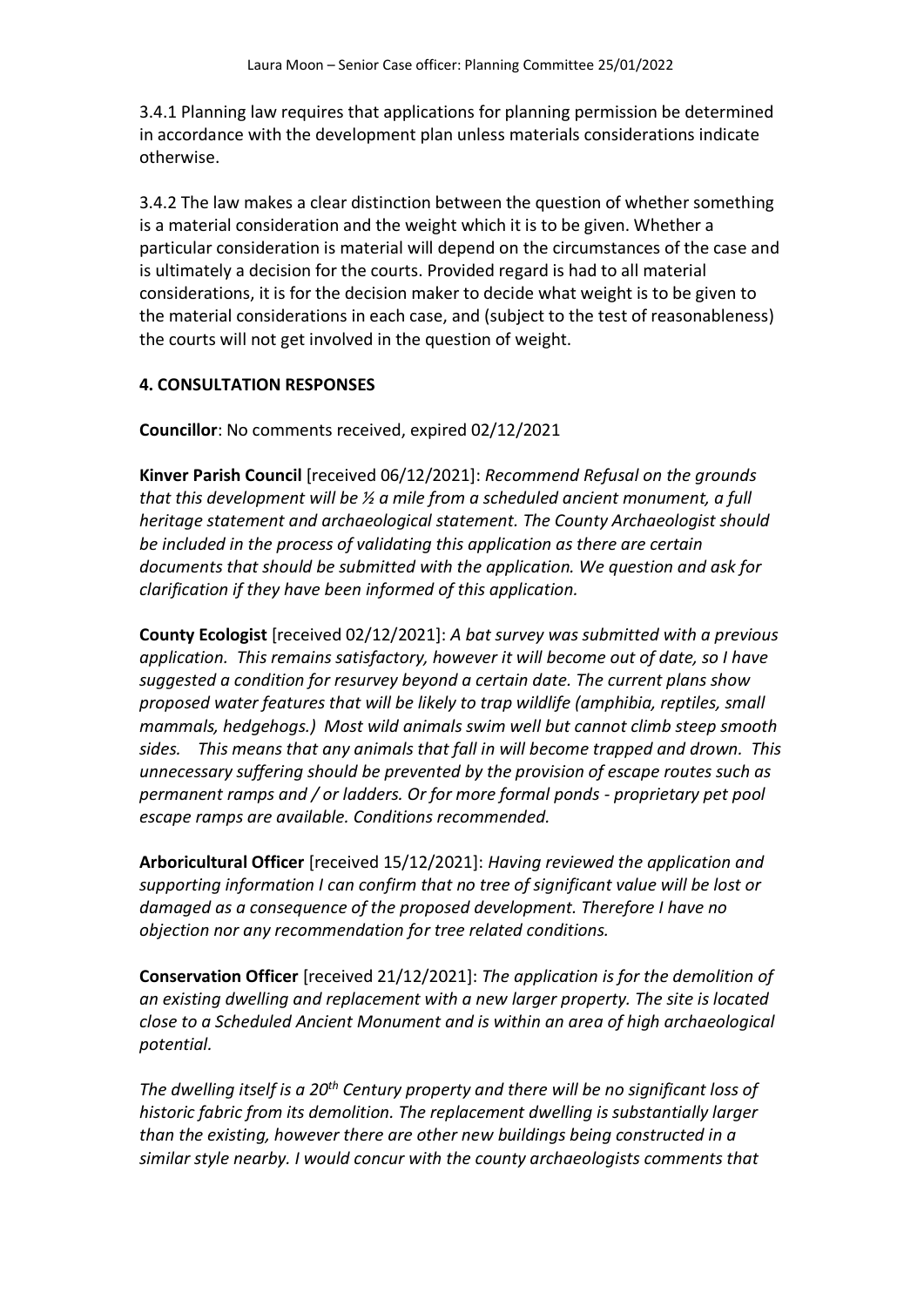*the new dwelling will not have a greater impact upon the setting of the SAM due to other properties in the surroundings.* 

*Care will need to be taken and SCC Archaeology comments and conditions will need to be applied to the scheme at the time of determination due to the high archaeological potential.* 

*The materials will be key and full details of all external materials will be needed. These can either be submitted prior to the determination of the application, or covered by a condition at the time of determination.* 

**Severn Trent** [received 25/11/2021]: *As the proposal has minimal impact on the public sewerage system I can advise we have no objections to the proposals and do not require a drainage condition to be applied.* 

**County Highways** [Comments received 21/12/2021]: *This application should be refused for the following reasons: - There is insufficient information for the Highway Authority to determine an outcome to the planning application for the following reasons.* 

*- The applicant has failed to demonstrate that the development can provide safe point of access.*

*This includes the failure to provide sufficient visibility splays from the proposed new access point onto Mile Flat.*

**See update list for further comments**

**County Council Historic Environment Team** [26/11/2021]: *I have reviewed the proposals against the information held by the Staffordshire Historic Environment Record (HER) and given the significant archaeological interest in the area, including a scheduled Roman camp, ideally this application should have been supported by an archaeological desk-based assessment, which would also have assessed the potential impact of the proposals on the scheduled monument (as per Par 194 of the NPPF and the relevant Historic England guidance on the Setting of Heritage Assets). However, an archaeological desk-based assessment relating to a recent similar development nearby, and associated archaeological fieldwork, has provided a good understanding of what the archaeological potential of the area is, and as such, I am happy to comment on the potential below ground archaeology impact of the proposals.* 

*In terms of below ground archaeology, the application site is located within an area of high archaeological potential, it is located approx. 280m to the northeast of the aforementioned scheduled monument 'Roman Camps at Greensforge', a designated heritage asset which comprises the site of a Roman fort and at least five marching camps, all identified from cropmark evidence on aerial photography and from archaeological excavations carried out in the 1920s. One of these marching camps is located on the other side of the road (Mile Flat) to the application site, and the alignment of a Roman road has been identified running through this heading in a northerly direction linking the Greensforge camps with the Roman activity at Pennocrucium near Penkridge. Further cropmarks to the west of this marching camp*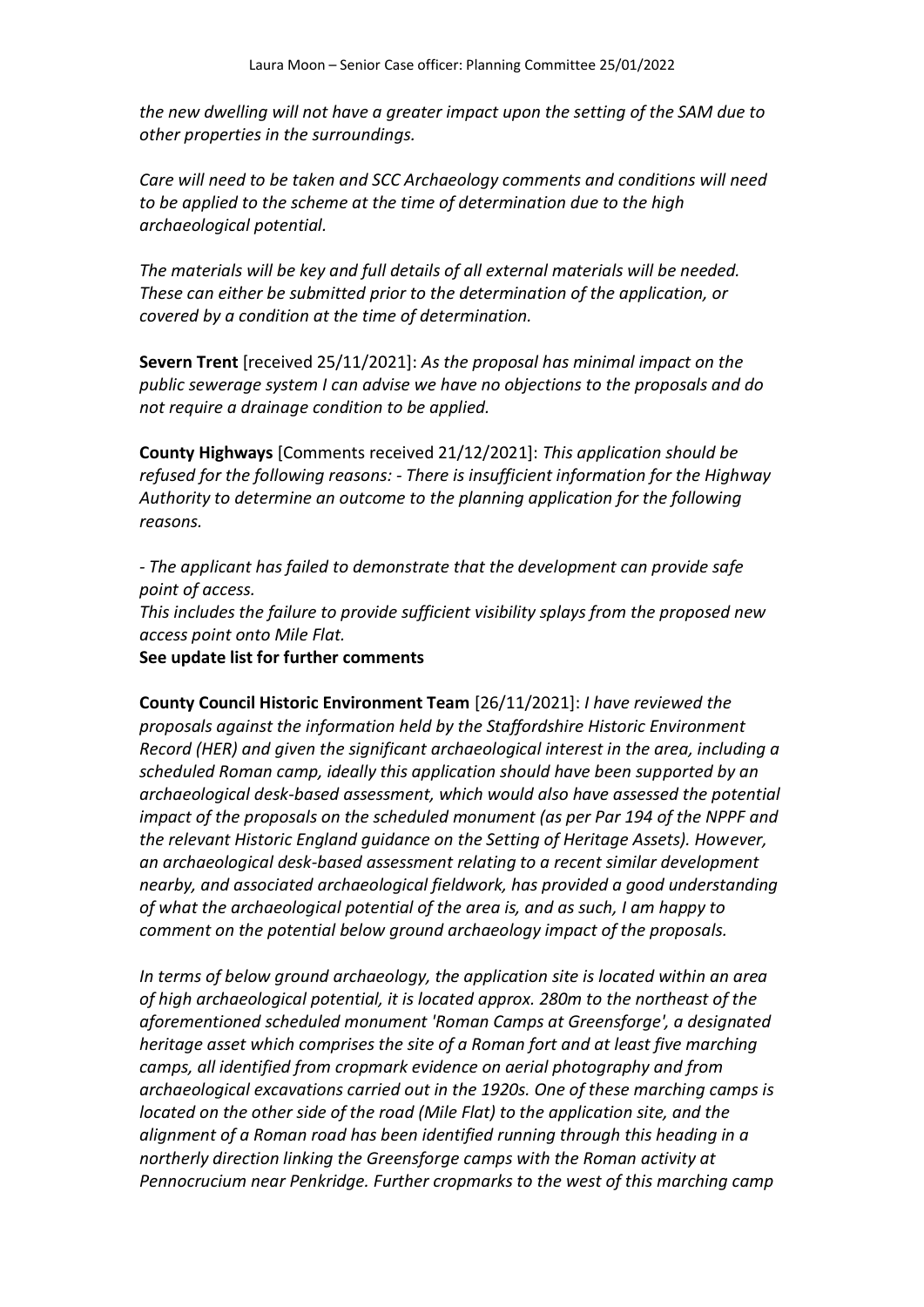*suggest the presence of a pit alignment and parallel ditch feature of possible Bronze Age date.* 

*In the wider landscape further intensive Roman activity is attested to from stray finds and also from archaeological work near Greensforge Bridge which suggested the site of a Roman civilian settlement ('Vicus'). To the east, on the far side of the dismantled railway, there are further cropmarks comprising undated linear features, whose function and date have not been determined. However, the linears may represent a possible late prehistoric/Roman pit alignment extending into this area from the west. This evidence thus indicates late prehistoric/Roman activity to the east as well as to the south and west of the proposal site.* 

*Recent archaeological fieldwork at The Paddocks nearby revealed a number of Roman features, including pits and ditches with Roman pottery of a second century date. Potential evidence of Roman iron metal production was also identified during this watching brief. Conditions recommended* 

**Historic England** [Comments received 10/12/2021]: No comments

**Neighbours**: No comments received, expired 02/12/2021

A site notice was posted on the 16/11/2021.

#### **5. APPRAISAL**

5.1 This application is being referred to Planning Committee as the proposal represents inappropriate development within the Green Belt, contrary to Policy GB1 of the Core Strategy.

### **5.2 Key Issues**

- Principle of development
- Case for Very Special Circumstances
- Impact on the openness of the Green Belt
- Impact on visual amenity of the Green Belt and character of area
- Impact on neighbouring properties
- Impact on Heritage Assets
- Space about dwelling standards
- Highway and Parking Implications
- Impact on ecology and trees

### **5.3 Principle of development**

5.3.1 The site is located within the Green Belt where Policy GB1 of the Core Strategy and paragraph 149 apply, both of which seek to restrict inappropriate forms of development within the Green Belt. Inappropriate development is, by definition harmful to the Green Belt and should not be approved except in very special circumstances. Local Planning Authorities are expected to regard the construction of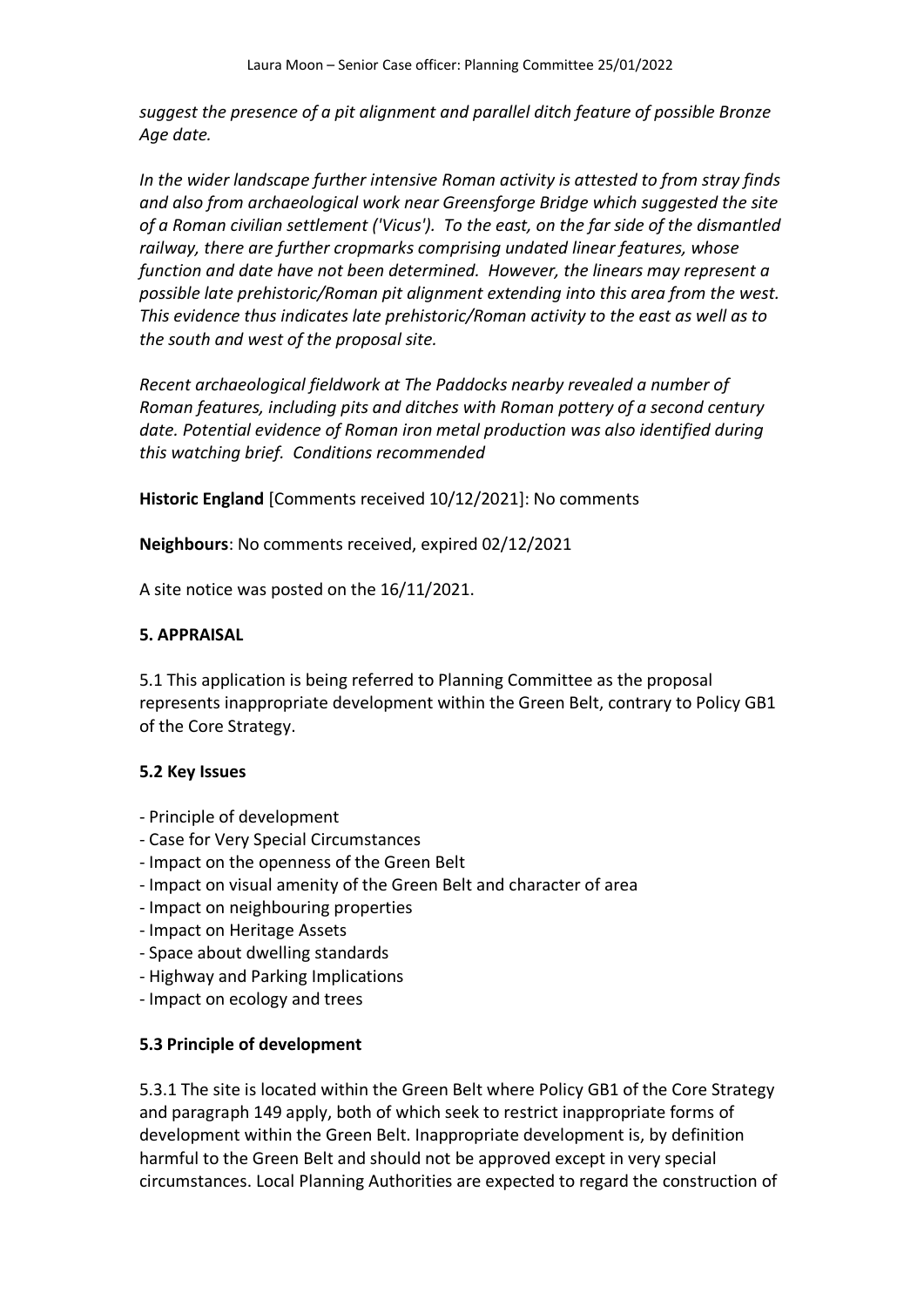new buildings as inappropriate in Green Belt. However, there are a number of exceptions to this, including replacement buildings provided they are not materially larger than the building being replaced and are in the same use. In order to judge

whether a building is materially larger, the Councils adopted Green Belt and Open Countryside SPD provides that a range of floor area increases between 10-20% should be used.

5.3.2 The existing dwelling has a ridge height of 9.4m and a floor area of 175sq.m across two floors [224sqm with garage]. The proposed dwelling is between 8.5m and 8.9m in height and would be spread across two floors, having an overall floor area of 408 sqm. which would constitute an increase in floor area of over 100% or 82% if garage is included within the calculation.

5.3.3 The replacement dwelling is clearly materially larger and above the 10-20% guidance contained within the SPD. The proposal would constitute inappropriate development which is harmful to the Green Belt by definition and cannot be approved except in very special circumstances, as noted by paragraph 147 of the NPPF.

## **5.4 Case for very special circumstances**

5.4.1 Paragraph 148 of the NPPF provides that when considering any planning application, local planning authorities should ensure that substantial weight is given to any harm to the Green Belt. 'Very special circumstances' will not exist unless the potential harm to the Green Belt by reason of inappropriateness, and any other harm resulting from the proposal, is clearly outweighed by other considerations.

5.4.2 The case for very special circumstances submitted by the agent relate to the extensions which could lawfully be carried out through a combination of the permitted development fall-back (which has been confirmed with Lawful Development Certificates) for side and rear extensions and a loft conversion (21/00363/LUP and 21/00897LUP); and planning permission for a two storey front extension (21/00331/FUL).

5.4.3 The extensions combined would create an overall floor area of 409sqm. Whilst the overall floor area would be of a similar size to the proposal, the proposed scheme offers additional benefits with lower ridge heights, reduction in the bulk and mass of the proposal by 72m3 and a more attractive design than the fallback position. I therefore attach significant weight to this material consideration

5.4.4 On balance I consider that there are very special circumstances in this application that clearly justify the inappropriate development within the Green Belt.

## **5.5 Impact on Openness of the Green Belt**

5.5.1 Taking into account the fall-back position, it is not considered that the proposal would cause any further harm on the openness of the Green Belt. There would be an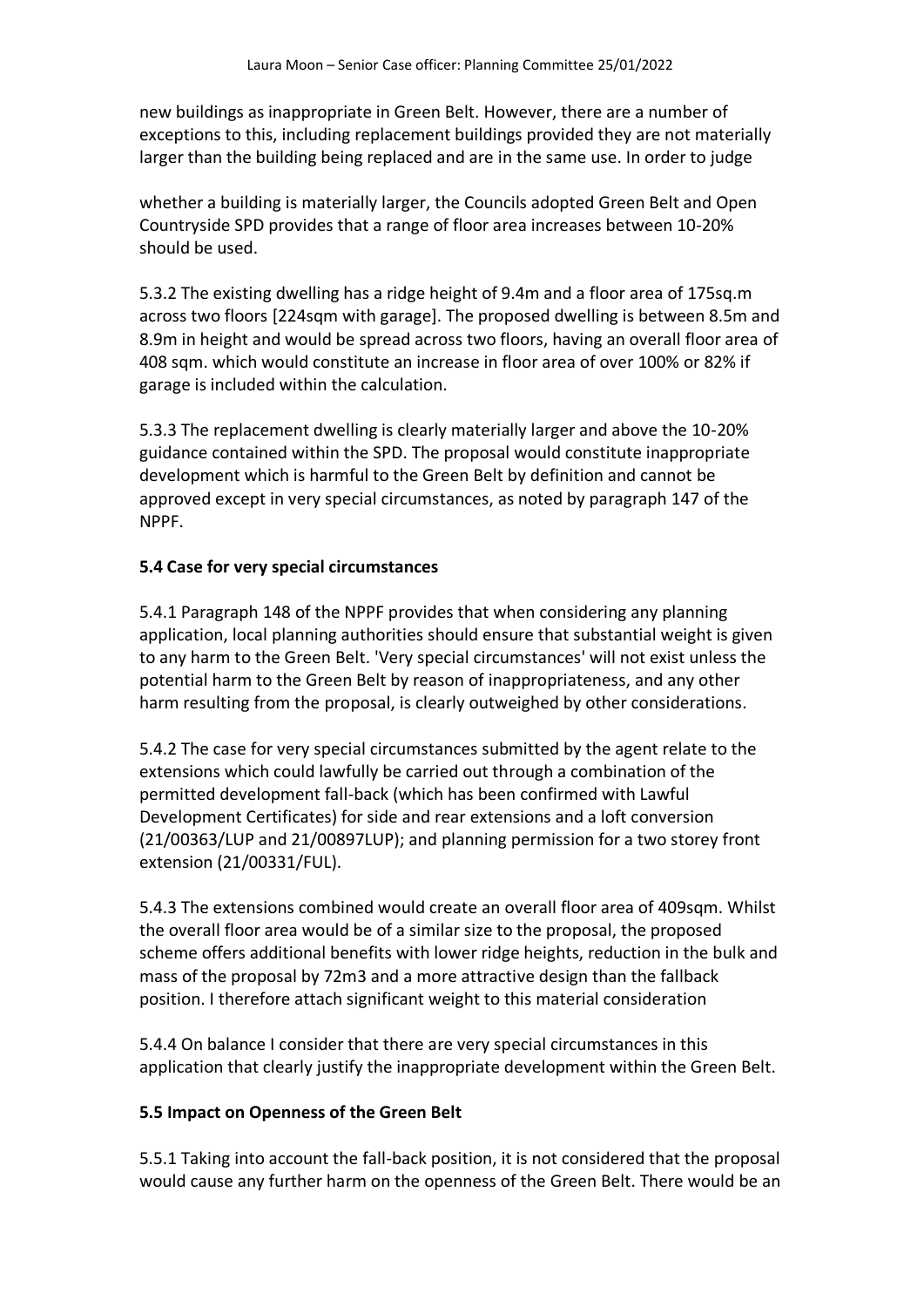overall reduction in the amount of built form and the removal of permitted development rights for extensions and outbuildings for the new building would be reasonable and necessary as the application involves the trade-off of the existing

garage along with multiple extensions to the existing house, which together create the very special circumstances.

### **5.6 Impact on visual amenity of the Green Belt and character of area**

5.6.1 Policy EQ11 requires that new development respects local character and distinctiveness, including that of the surrounding development and landscape […] by enhancing the positive attributes whilst mitigating the negative aspects [.] In terms of scale, [design] and materials, development should contribute positively to the street scene and surrounding buildings, whilst respecting the scale of spaces and buildings in the local area.

5.6.2 The existing dwelling house does not hold any significant architectural merit, and the proposed design and materials are suitable for the surrounding area, which comprises of a mixture of house types/designs with several modern/contemporary designs recently been granted permission.

5.6.3 On this basis it is considered that the new development would respect the scale and materials of surrounding development and would contribute positively to the street-scene, thereby complying with Policy EQ11.

## **5.7 Impact on neighbouring amenity**

5.7.1 Policy EQ9 states that new development 'should take into account the amenity of any nearby residents, particularly with regard to privacy […] and daylight.'

5.7.2 The Council's space about dwelling standards recommends 21m between any facing habitable windows per private space and 13 from any habitable windows to flank walls.

5.7.3 There are generous separation distances between the proposal and the nearby dwellings and as such there is no prospect of this proposal reducing the daylight or privacy to an unacceptable level. There is no conflict with Policy EQ9.

### **5.8 Impact on Heritage Assets**

5.8.1 Policy EQ3 states that the Council will consider the significance of and setting of all proposed works to heritage assets. In particular Point f) states: "The Council will require all works proposed to heritage assets, or sites with the potential to include assets, to be informed by a level of historical, architectural and archaeological evidence proportionate to their significance. Where appropriate, the

Council may also require historical research and archaeological recording to be undertaken before works to a heritage asset commence."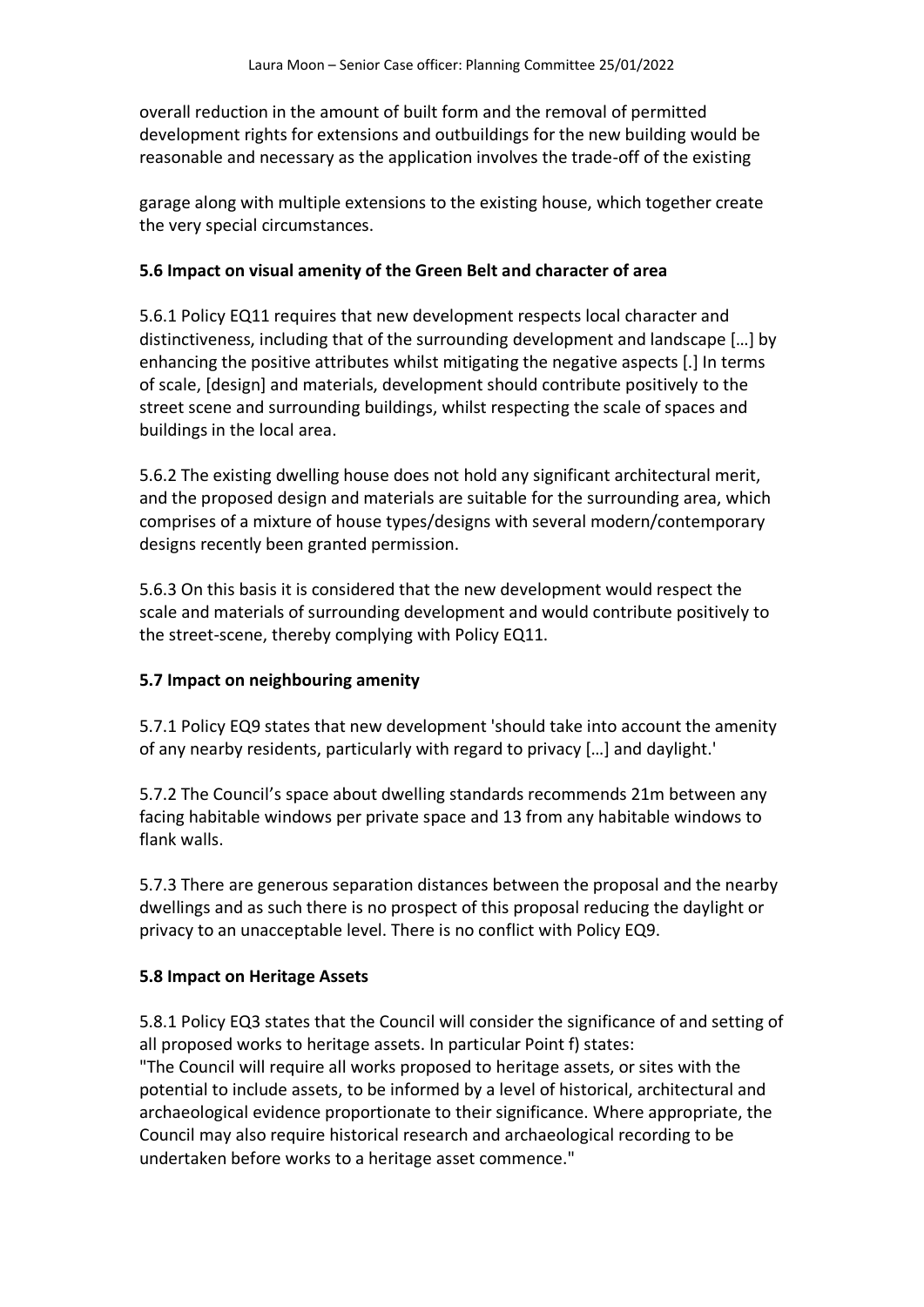5.8.2 There are a number of heritage assets within close proximity of the application site. There is a designated archaeological heritage asset to the south west of the site, comprising Roman Camps at Greensforge (List Entry Number 1006118). Within a 3km radius of the application there are also the designated assets of Two Roman

camps near Greensforge (NHLE 1006080; west and south west of the site), and a Roman camp 550m WSW of Swindon iron works (NHLE 1006079; north west of the site).

5.8.3 In relation to the Parish Council's concern, the County Council's Historic Environment Team have been consulted on the application and advised there is significant archaeological interest in the area and that an archaeological watching brief should be carried out upon any groundworks associated with the development. This will be secured by a planning condition. The Council's Conservation Officer has not raised any concerns over the design of the proposal.

5.8.4 Subject to appropriate conditions the proposal would accord with Policy EQ3 of the Core Strategy, 2012.

### **5.9 Space about Dwellings Standards**

5.9.1 Paragraph 1.10 within Appendix 6 'Space about dwellings standards', seeks for the appropriate level of garden amenity space for outdoor recreation.

5.9.2 The dwelling benefits from significant garden amenity. The proposal does not infringe the Councils Space about dwellings standards.

5.9.3 In terms of national space standards the proposal is also compliant.

## **5.10 Highways and Parking Implications**

5.10.1 Core Strategy policy EV12 parking provision requires that adequate parking be included with schemes for new housing. Appendix 5 Parking Standards provides guidance on the recommended number of vehicle parking spaces to be provided.

5.10.2 The number of bedrooms within the dwelling would increase from three to four as a result of the proposal. There is ample parking to the front of the dwelling. As such the proposal is considered to accord with Policy EV12 and the Parking Standards.

5.10.3 After initial concern was raised by the County Highways Team over the new access, this element has been deleted and the existing access utilised. Updated comments from the Highways Team will be added to the committee late list.

### **5.11 Impact on Ecology and Trees**

5.11.1 Policy EQ1 provides that developments should not cause significant harm to habitats of nature conservation, including woodlands and hedgerows, together with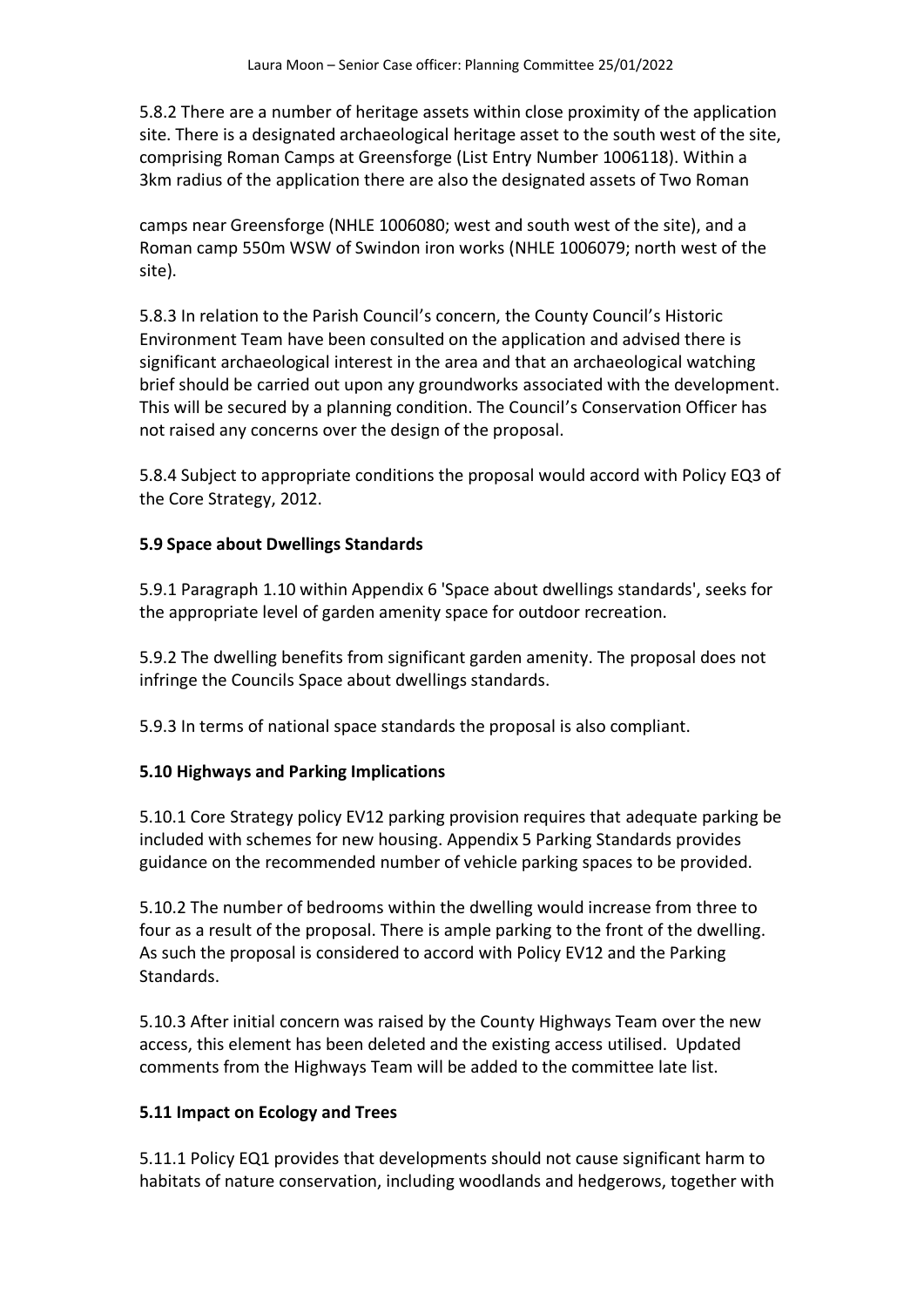species that are protected or under threat. Support will be given to proposals which enhance and increase the number of sites and habitats of nature conservation value. Policy EQ12 seeks to ensure appropriate landscaping for all developments.

5.11.2 There are no mature trees that would be affected by the proposal and the County Ecologist has raised no objections to the proposal subject to the inclusion of conditions relating to protected species [bird and bat boxes]. A landscape scheme can be secured by condition.

5.11.3 There is no conflict with local plan policies EQ1 and EQ12.

### **6. CONCLUSIONS**

6.1 To conclude, the proposal is for a replacement dwelling that is materially larger than the dwelling being replaced thus is inappropriate development. Such development is, by definition, harmful to the Green Belt and as per paragraph 148 of the NPPF I have afforded this harm substantial weight. Any such development should not be approved except in very special circumstances that clearly outweigh this harm.

6.2 I have given due consideration to the fall-back position and have concluded the impact of the proposal on the openness and visual amenity of the Green Belt in comparison to the proposed scheme. I am satisfied that the proposed scheme will cause no greater harm and will result in a small reduction in overall volume.

6.3 In addition the proposal would not have an undue impact on the character of the area and there are no concerns arising in respect of ecology, highways or residential amenity. Approval is therefore recommended.

### **7. RECOMMENDATION - APPROVE Subject to Conditions**

Subject to the following condition(s):

- 1. The development to which this permission relates must be begun not later than the expiration of 3 years beginning with the date on which this permission is granted.
- 2. The development shall be carried out in accordance with the approved drawings: 1287-70G and 1287-50E, received 13/12/2021 and 11/01/2022
- 3. No works above damp-proof level shall take place until details of the materials to be used in the construction of the external surfaces of the building hereby permitted have been submitted to and approved in writing by the local planning authority. Development shall be carried out in accordance with the approved details.
- 4. Within 3 months of any development commencing on the site a landscape scheme shall be submitted to the Local Planning Authority for approval. The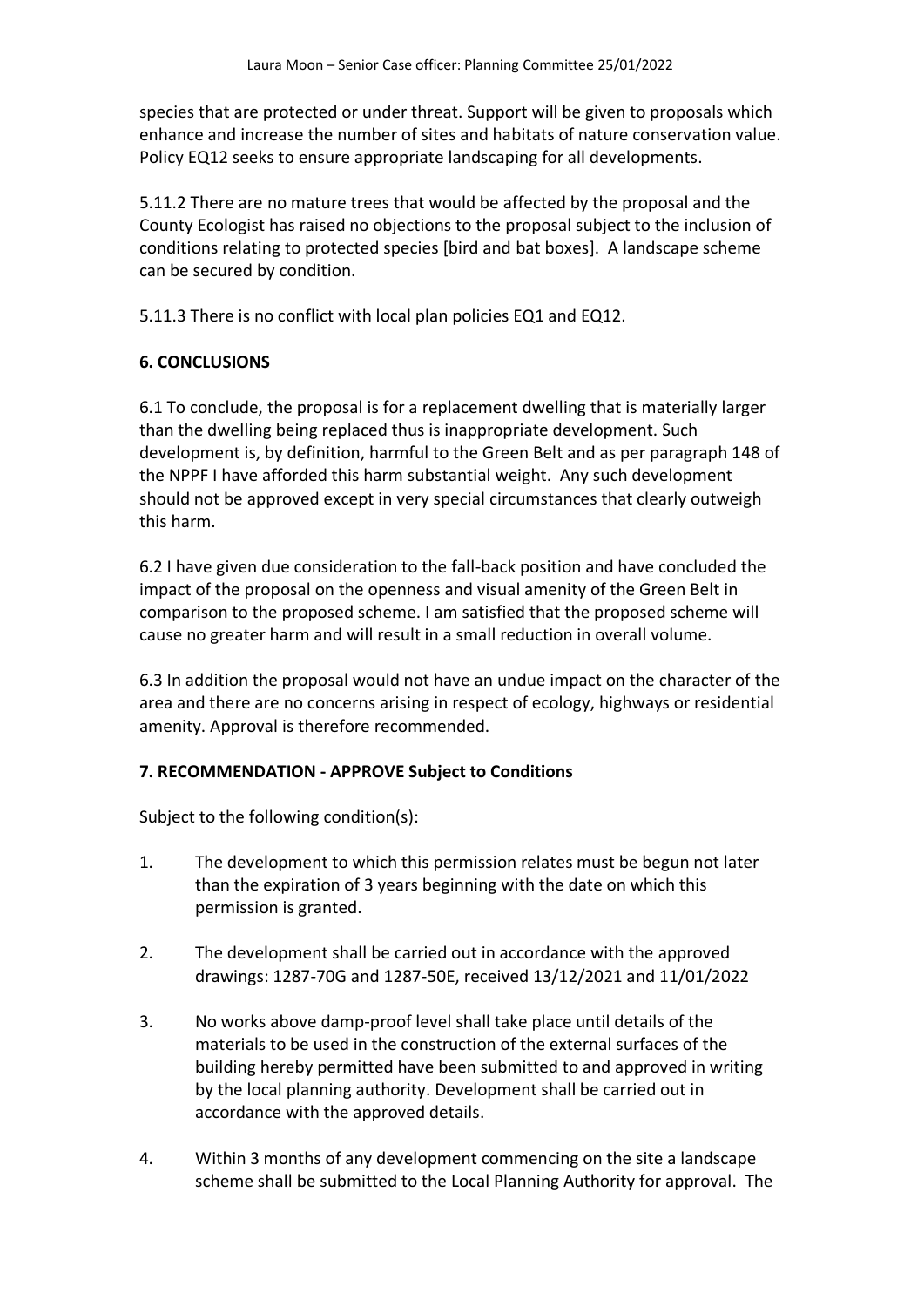approved scheme shall be implemented concurrently with the development and completed within 12 months of the completion of the development. The Local Planning Authority shall be notified when the scheme has been completed. Any failures shall be replaced within the next available planting

season and the scheme shall be maintained to the satisfaction of the Local Planning Authority. The planting shall be retained and maintained for a minimum period of 10 years by the property owner from the notified completion date of the scheme. Any plant failures that occur during the first 5 years of the notified completion date of the scheme shall be replaced with the same species within the next available planting season (after failure).

- 5. Prior to the commencement of the development hereby permitted, a written scheme of archaeological investigation ('the Scheme') shall be submitted for the written approval of the Local Planning Authority. The Scheme shall provide details of the programme of archaeological works to be carried out within the site, including post-excavation reporting and appropriate publication.
- 6. The archaeological site work shall thereafter be implemented in full in accordance with the written scheme of archaeological investigation approved under condition 5.
- 7. The development shall not be occupied until the site investigation and postexcavation assessment has been completed in accordance with the written scheme of archaeological investigation and the provision made for analysis, publication and dissemination of the results and archive deposition has been secured.'

Any subsequent archaeological mitigation must be the focus of a separate WSI produced after the monitoring stage and following detailed discussions with the LPA's archaeological advisor.

8. If the development hereby approved does not commence within 2 years from February 2021, a further ecological survey for bats must be submitted to the LPA for approval. The survey must:

i) establish if there have been any changes in the presence of bats and ii) identify any likely new ecological impacts that might arise from any changes.

Where the survey results indicate that changes have occurred that will result in ecological impacts not previously addressed new or amended measures, and a timetable for their implementation, will be submitted to and approved in writing by the local planning authority prior to the commencement of development. Works will then be carried out in accordance with the proposed new approved ecological measures and timetable.

9. Within 3 months of development, details of biodiversity enhancement measures including 1 number integrated bat tubes or bat boxes on the new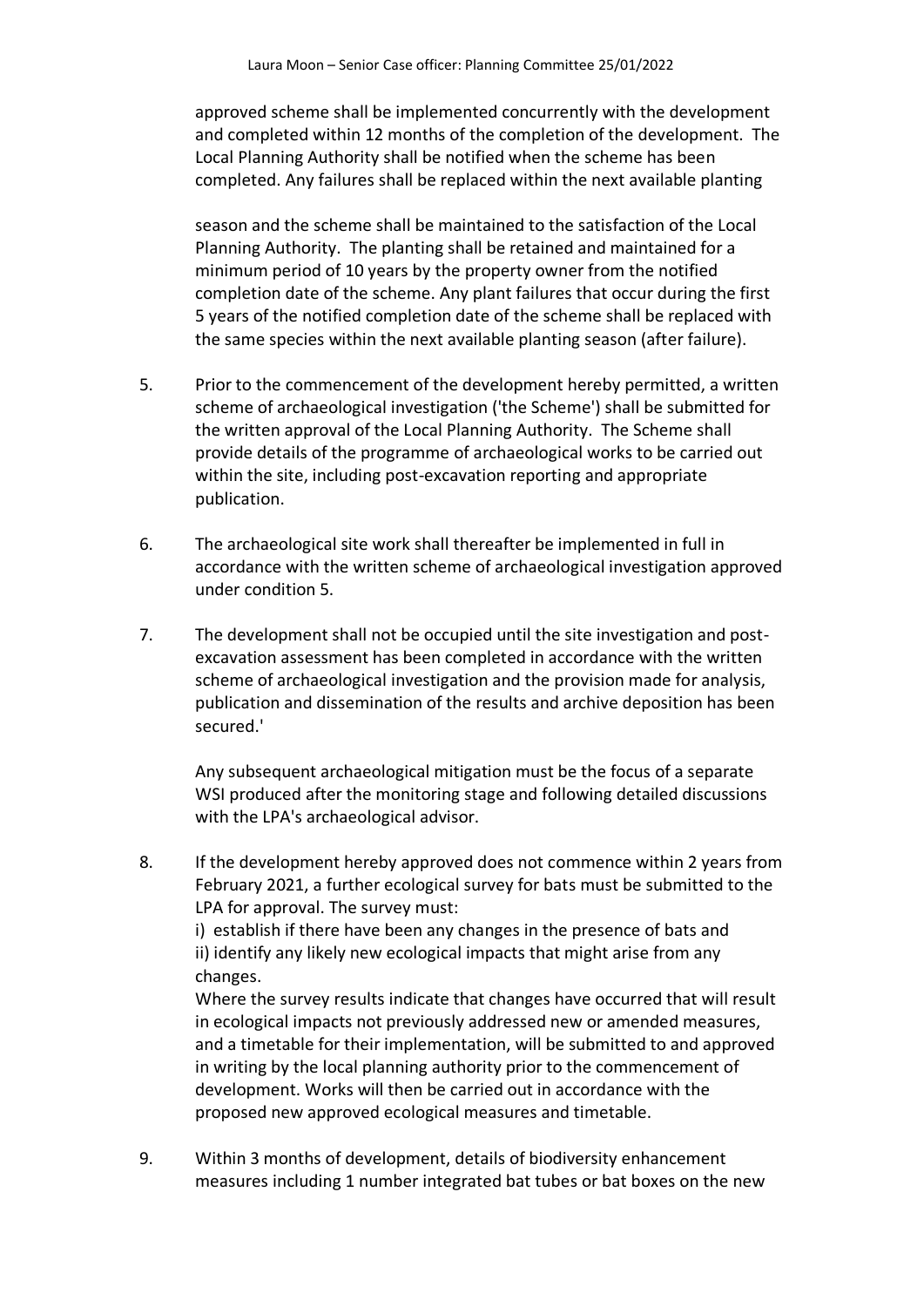buildings, shall be submitted to and approved in writing by the local planning authority. The approved measures shall be incorporated into the scheme and be fully constructed prior to occupation of the buildings and retained as such thereafter.

- 10. Within 3 months of commencement, details of the type and location of biodiversity enhancement measures including 1 number house sparrow terrace on or integrated into north- or east- facing brickwork of the new buildings shall be submitted to and approved in writing by the local planning authority. The approved measures shall be incorporated into the scheme and be fully constructed prior to occupation of the buildings and retained as such thereafter.
- 11. Notwithstanding the provisions of the Town and Country Planning (General Permitted Development) Order 2015 (as amended), or any other subsequent equivalent order, no development within the following classes of development shall be carried out to the dwelling(s) hereby approved without the prior approval of the Local Planning Authority:
	- a. Schedule 2, Part 1, Class A enlargement, improvement or other alteration
	- b. Schedule 2, Part 1, Class B addition or alteration to the roof
	- c. Schedule 2, Part 1, Class C any other alteration to the roof
	- d. Schedule 2, Part 1, Class D porches
	- e. Schedule 2, Part 1, Class E garden buildings, enclosures, pool, oil or gas storage container
	- f. Schedule 2 Class AA enlargement of a dwellinghouse by construction of additional storeys
	- g. Class AD new dwellinghouses on detached buildings in use as dwellinghouses.
- 12. Notwithstanding what is shown on the approved plans this permission does not grant nor imply consent for any change of use of land or any structures erected on the land shown in purple on the site layout plan (proposed).

### Reasons

- 1. The reason for the imposition of these time limits is to comply with the requirements of Section 91 of the Town and Country Planning Act 1990.
- 2. In order to define the permission and to avoid doubt.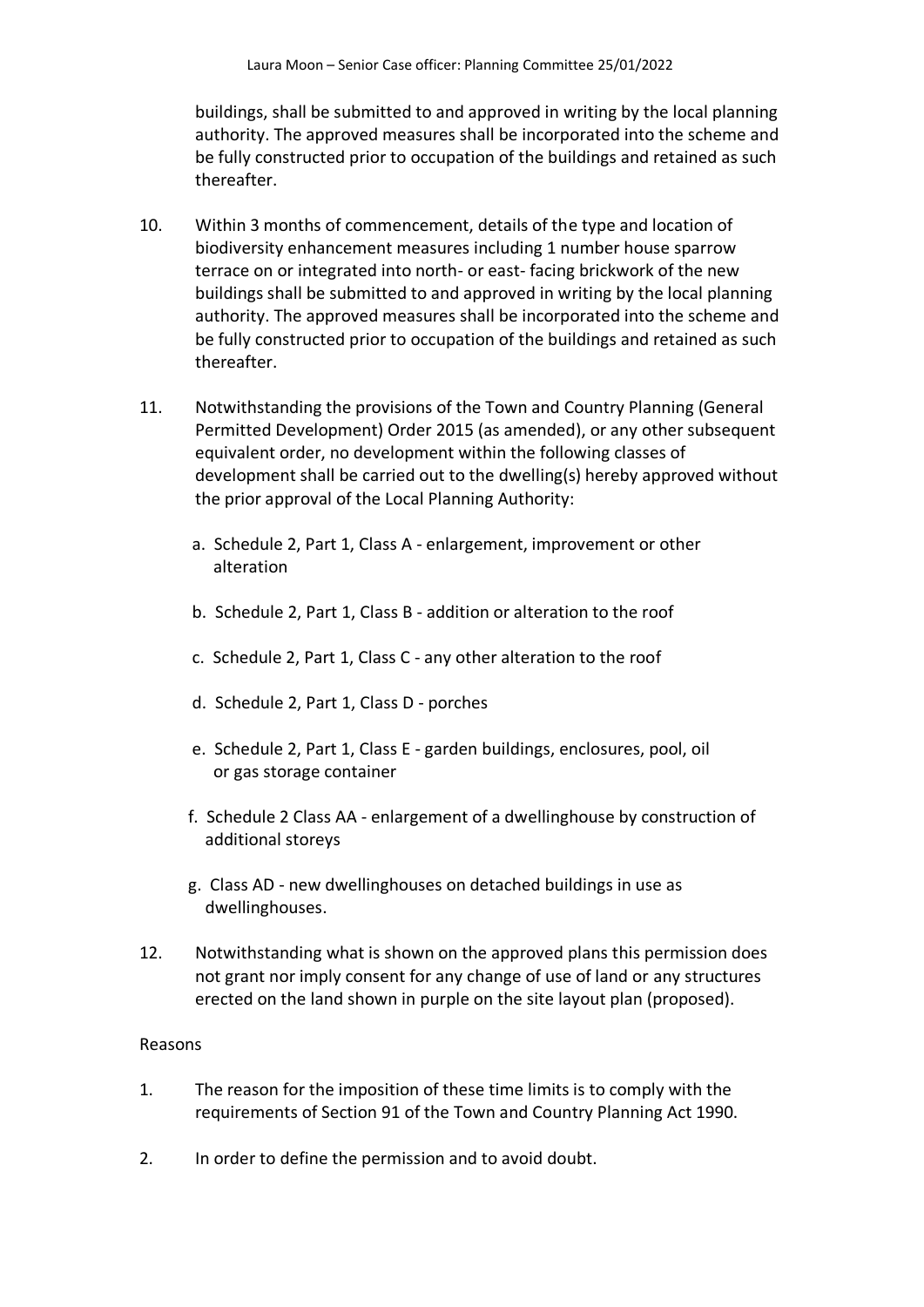- 3. To safeguard the amenity of the area in accordance with policy EQ11 of the adopted Core Strategy.
- 4. To safeguard the amenity of the area in accordance with policy EQ11 of the adopted Core Strategy.
- 5. In order to preserve and record any items of archaeological interest in accordance with policy EQ3 of the adopted Core Strategy.
- 6. In order to preserve and record any items of archaeological interest in accordance with policy EQ3 of the adopted Core Strategy.
- 7. In order to preserve and record any items of archaeological interest in accordance with policy EQ3 of the adopted Core Strategy.
- 8. In order to protect any protected species on the site in accordance with EQ1 of the adopted Core Strategy.
- 9. To increase biodiversity of the site in accordance with Policy EQ1.
- 10. To increase biodiversity of the site in accordance with Policy EQ1.
- 11. To preserve the openness and visual amenity of the Green Belt in accordance with Policy GB1. The removal of permitted development rights for extensions and outbuildings for the new building is reasonable and necessary as the application involves the trade-off of the existing garage along with multiple extensions to the existing house, which together create the very special circumstances for approval of the application.
- 12. To preserve the openness and visual amenity of the Green Belt in accordance with Policy GB1.

### **Informative**

### **1. County Ecologist**

The current plans show proposed water features that will be likely to trap wildlife (amphibia, reptiles, small mammals, hedgehogs.) Most wild animals swim well but cannot climb steep smooth sides. This means that any animals that fall in will become trapped and drown. This unnecessary suffering should be prevented by the provision of escape routes such as permanent ramps and / or ladders. Or for more formal ponds - proprietary pet pool escape ramps are available.

### **2. County Council Historic Environment Team**

Applicant please note that in May 2018 Staffordshire County Council's Historic Environment Team, archaeological advisors to South Staffordshire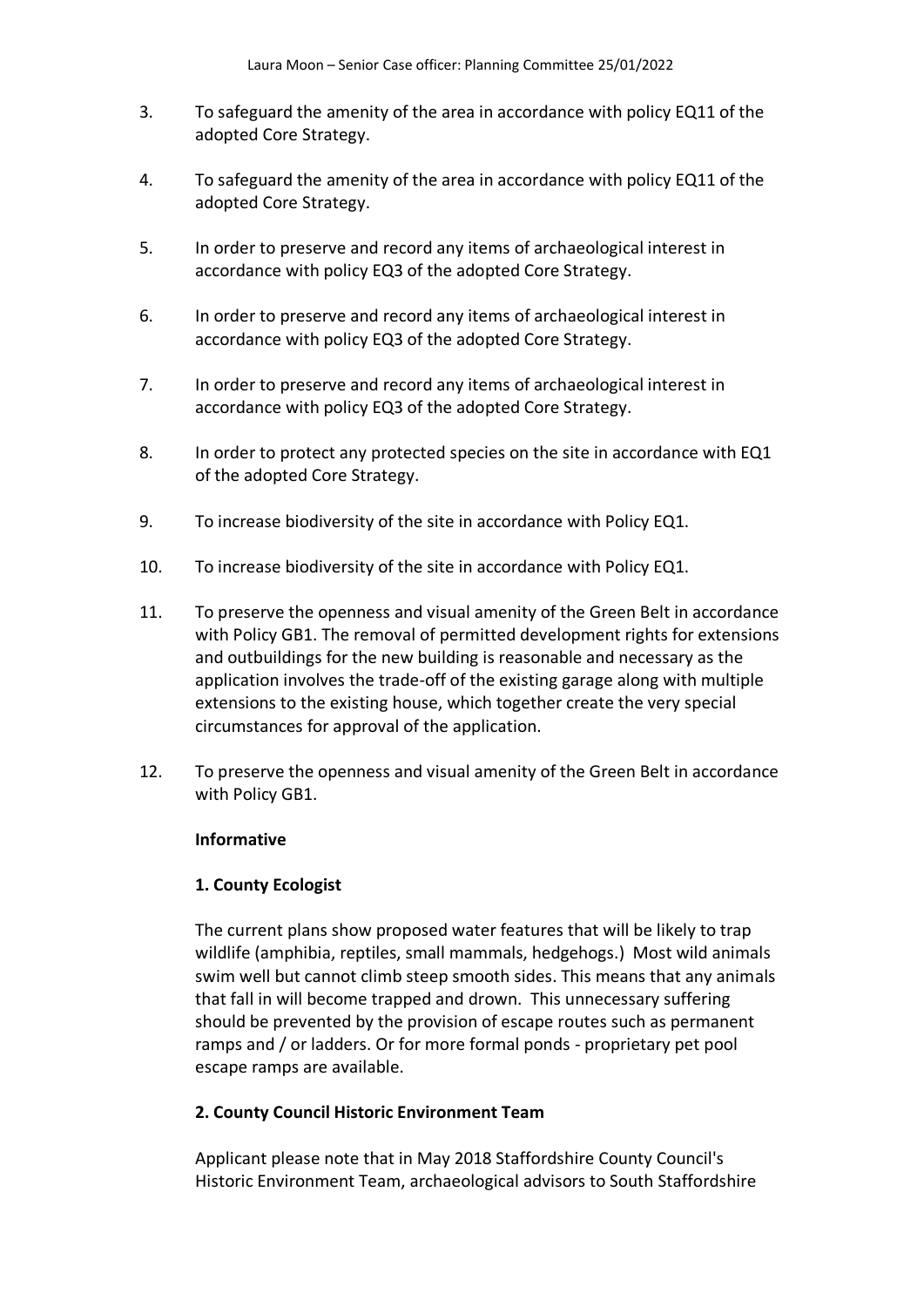Council, introduced a charged-for curatorial service for planning applications with archaeological conditions. Our curatorial service will be charged at a single fee per application and may include: production of a brief/specification (where deemed necessary), review and validation of any submitted written schemes of investigation, monitoring visits (if deemed necessary), review and validation of any submitted reports, liaison with local planning authority and

anything that will enable us to recommend discharge of conditions. Fees are based on the size of the development. The production of a brief/specification to inform the tendering process and additional monitoring visits can also be purchased separately. These fees should be paid in advance by your appointed archaeological/historic environment organisation/contractor (who should include them in their tender quote) or by the applicant/agent using our online payment system. More details can be found here: https://www.staffordshire.gov.uk/environment/Environment-andcountryside/HistoricEnvironment/Advice-and-guidance.aspx

Proactive Statement - In dealing with the application, the Local Planning Authority has approached decision making in a positive and creative way, seeking to approve sustainable development where possible, in accordance with paragraph 38 of the National Planning Policy Framework, 2021.